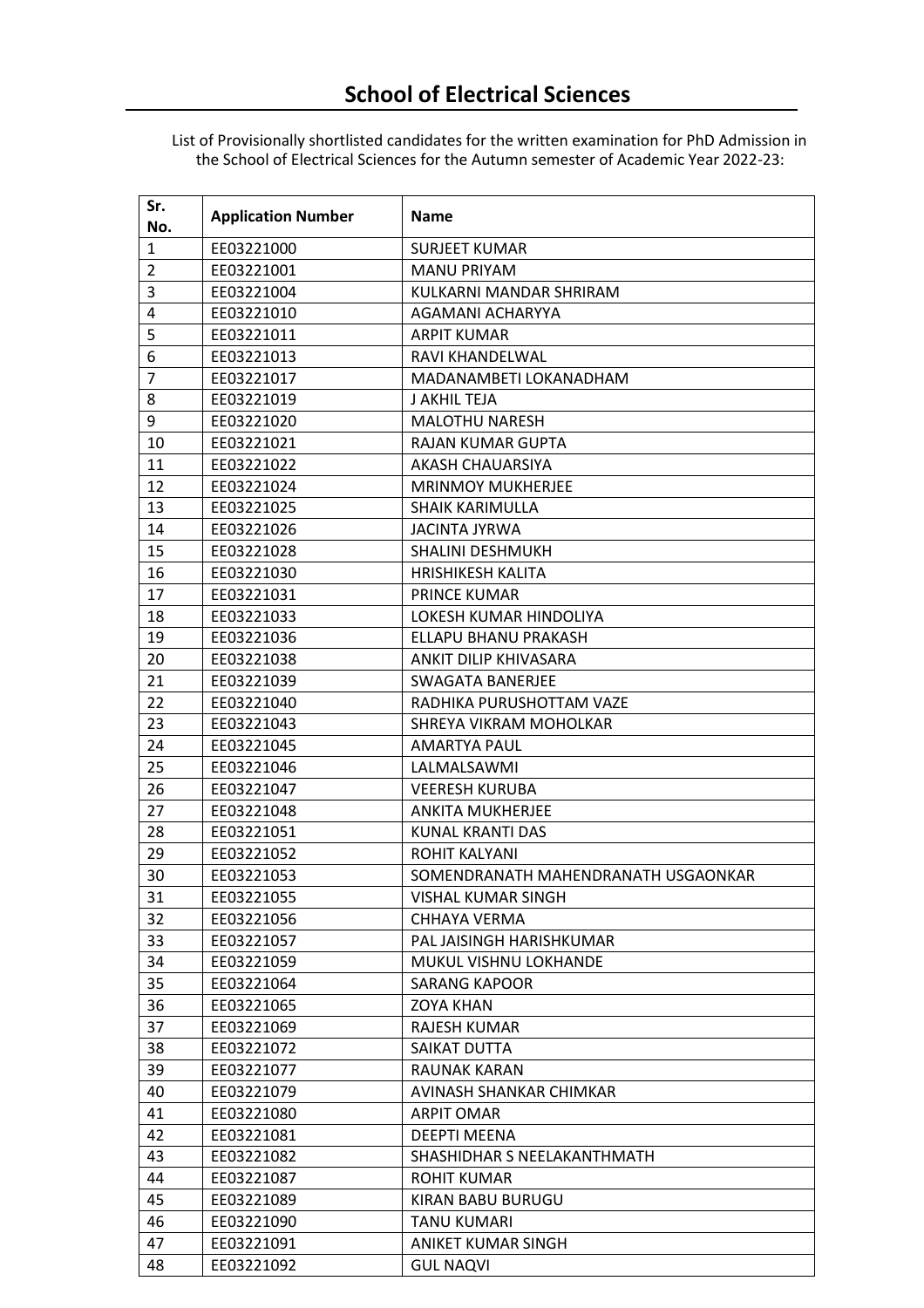| 49  | EE03221093 | NIRMAL KUMAR                |
|-----|------------|-----------------------------|
| 50  | EE03221094 | <b>ADITI</b>                |
| 51  | EE03221095 | PRATHAP BABU VUYYURU        |
| 52  | EE03221097 | RASHMI RAMA                 |
| 53  | EE03221098 | SHIVENDRA NATH MISHRA       |
| 54  | EE03221099 | RAJBALA PURNIMA PRIYA       |
| 55  | EE03221102 | <b>CHANDAN KUMAR</b>        |
| 56  | EE03221104 | SHIVAJI KANOJIYA            |
| 57  | EE03221106 | RAVI KANT KUAMR             |
| 58  | EE03221107 | PRAMODH H K                 |
| 59  | EE03221108 | DEEP BAISHYA                |
| 60  | EE03221109 | NIROJAKANTA SWAIN           |
| 61  | EE03221110 | ATUL KUMAR SINGH            |
| 62  | EE03221111 | <b>SANTU SHIT</b>           |
| 63  | EE03221112 | SOHEL SIRAJ                 |
| 64  | EE03221113 | <b>GUTTI OM SURAJ</b>       |
| 65  | EE03221115 | AKSHAYA M GANORKAR          |
| 66  | EE03221116 | PRADEEP KUMAR ANURAGI       |
| 67  | EE03221117 | KUSUMLATA KUMARI            |
| 68  | EE03221121 | <b>SACHIN KUMAR</b>         |
| 69  | EE03221122 | VAIBHAV PRAKASH SRIVASTAVA  |
| 70  | EE03221123 | AAKANKSHA VERMA             |
| 71  | EE03221124 | LOKARE ANIL RAMRAO          |
| 72  | EE03221125 | ASHWIN KUMAR TIWARI         |
| 73  | EE03221127 | SHUBHAM PRAJAPATI           |
| 74  | EE03221129 | SHAQIB KHAN WARSI           |
| 75  | EE03221134 | NITIN YADAV                 |
| 76  | EE03221136 | <b>HITESH MALVIYA</b>       |
| 77  | EE03221137 | <b>AMIT MISHRA</b>          |
| 78  | EE03221138 | <b>KETAN KISHOR KURKUTE</b> |
| 79  | EE03221141 | SANDESH PATEL               |
| 80  | EE03221144 | SALINI YADAV                |
| 81  | EE03221145 | <b>RAHUL KUMAR</b>          |
| 82  | EE03221147 | SWEETY KUMARI YADAV         |
| 83  | EE03221148 | <b>HRIDAY DAS</b>           |
| 84  | EE03221149 | <b>AMIT SHOHAL</b>          |
| 85  | EE03221153 | UDARA LAXMAN KUMAR          |
| 86  | EE03221155 | ARUN MUTHU RAM M            |
| 87  | EE03221156 | SHIVRAM LAXMAN GAWADE       |
| 88  | EE03221157 | <b>GOKUL SINGH CHAUHAN</b>  |
| 89  | EE03221158 | <b>BHAWANA SINGH</b>        |
| 90  | EE03221159 | MOHIT YADAV                 |
| 91  | EE03221160 | SAURABH PRAKASH SAKALKALE   |
| 92  | EE03221162 | NARESH KUMAR MEENA          |
| 93  | EE03221163 | KAMAL DHEERIYA BADGOTIA     |
| 94  | EE03221164 | <b>BUBAI MAJI</b>           |
| 95  | EE03221165 | MANOJKUMAR BALAJI KOKARE    |
| 96  | EE03221166 | KALYANAM SURYANARAYANA      |
| 97  | EE03221168 | <b>KM SHIWANI</b>           |
| 98  | EE03221170 | <b>CHEENA SINGHAL</b>       |
| 99  | EE03221171 | <b>UDARA ASHOK KUMAR</b>    |
| 100 | EE03221172 | ROOHA RAZMID AHAMED         |
| 101 | EE03221173 | SALIK RAM DEWANGAN          |
| 102 | EE03221178 | PANKAJ KUMAR                |
| 103 | EE03221179 | KUMAR SAURAV DEEP           |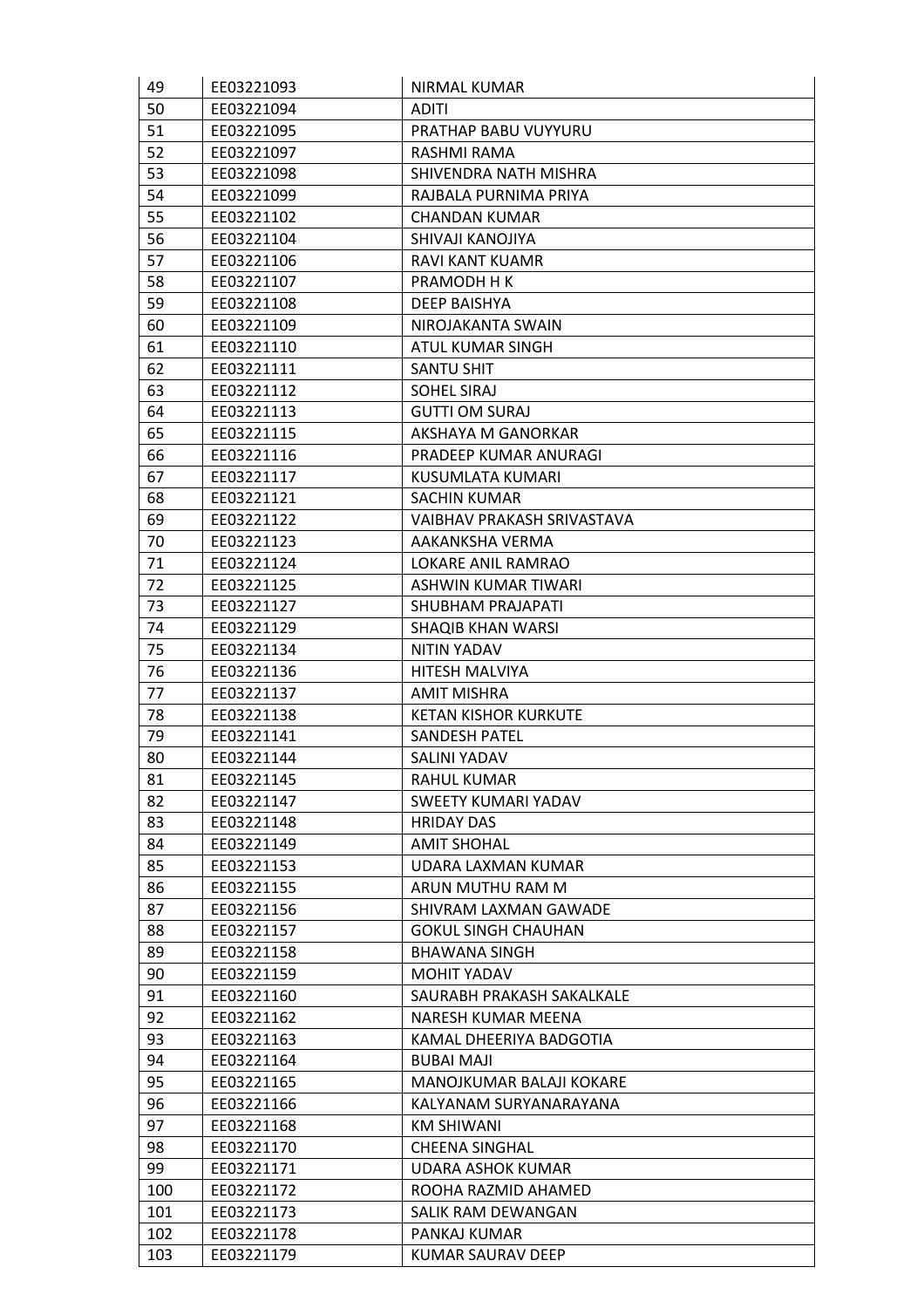| 104 | EE03221180 | RAKESH KUMAR RAI              |
|-----|------------|-------------------------------|
| 105 | EE03221184 | RAHIM UDDIN                   |
| 106 | EE03221185 | PRIYANKA TIWARI               |
| 107 | EE03221186 | SUMARANI V S                  |
| 108 | EE03221187 | ABHA ACHARYA                  |
| 109 | EE03221188 | MITESHKUMAR BHARATBHAI PATEL  |
| 110 | EE03221189 | SOURAV DUTTA                  |
| 111 | EE03221190 | MADEEHA REHMAN                |
| 112 | EE03221191 | KIRAN DATTU KOTA              |
| 113 | EE03221193 | LAISHRAM NIKITA CHANU         |
| 114 | EE03221194 | SWATI DESHWAL                 |
| 115 | EE03221195 | <b>RAJAT KUMAR</b>            |
| 116 | EE03221196 | RENUKA VARMA P C              |
| 117 | EE03221197 | ANANTHA SAI SGAR UM           |
| 118 | EE03221198 | PRAMODINI N                   |
| 119 | EE03221200 | SUBHANKAR DAS                 |
| 120 | EE03221202 | NISHANT BHARTI                |
| 121 | EE03221205 | <b>SUMAN LAKSHMAN</b>         |
| 122 | EE03221206 | <b>SUDIPTA DOLUI</b>          |
| 123 | EE03221207 | NIRAJ KUMAR                   |
| 124 | EE03221208 | JAYANT KUMAR                  |
| 125 | EE03221209 | SUBHADIP SADHUKHAN            |
| 126 | EE03221211 | <b>SUDIP KUMAR MAITY</b>      |
| 127 | EE03221212 | ARADHANA KHILLO               |
| 128 | EE03221213 | <b>BHANU PRATAP</b>           |
| 129 | EE03221214 | RAMA KRISHNA SAHOO            |
| 130 | EE03221218 | SHEETAL                       |
| 131 | EE03221220 | <b>ASHISH KUMAR</b>           |
| 132 | EE03221221 | BHUPENDRA KUMAR PRABHAKAR     |
| 133 | EE03221223 | CHANDRAKANTA YADAV            |
| 134 | EE03221231 | RAHUL SHANDILYA               |
| 135 | EE03221232 | <b>NENAVATH SURESH RATHOD</b> |
| 136 | EE03221233 | SUBHANKAR MONDAL              |
| 137 | EE03221234 | <b>FRANKLIN BURHAGOHAIN</b>   |
| 138 | EE03221236 | <b>ASHULI MANIKHO</b>         |
| 139 | EE03221237 | <b>KUNDAN SAHA</b>            |
| 140 | EE03221238 | PRAKASH KUMAR                 |
| 141 | EE03221241 | SOUMITRA GHORAI               |
| 142 | EE03221242 | <b>NEHA KUMARI</b>            |
| 143 | EE03221243 | <b>AKASH RAJPUT</b>           |
| 144 | EE03221244 | NINAD BANDU KAMBLE            |
| 145 | EE03221246 | <b>JAY SINGH</b>              |
| 146 | EE03221248 | ANIL KUMAR                    |
| 147 | EE03221250 | THOTA VENKATA KRISHNA TEJA    |
| 148 | EE03221254 | <b>MEGHA PATIL</b>            |
| 149 | EE03221257 | VRASHALI EKNATHRAO HOTALKAR   |
| 150 | EE03221258 | <b>SURESH CHOUDHARY</b>       |
| 151 | EE03221260 | <b>SWASTIK KUMAR SAHU</b>     |
| 152 | EE03221262 | HAIMANTI BHATTACHARYYA        |
| 153 | EE03221263 | RESHMA RAJAN                  |
| 154 | EE03221264 | <b>MURALI R</b>               |
| 155 | EE03221265 | VERENDRA SINGH KHARKWAL       |
| 156 | EE03221268 | AMAN KUMAR                    |
| 157 | EE03221269 | NIHARIKA VERMA                |
| 158 | EE03221270 | RADHIKA VERMA                 |
|     |            |                               |